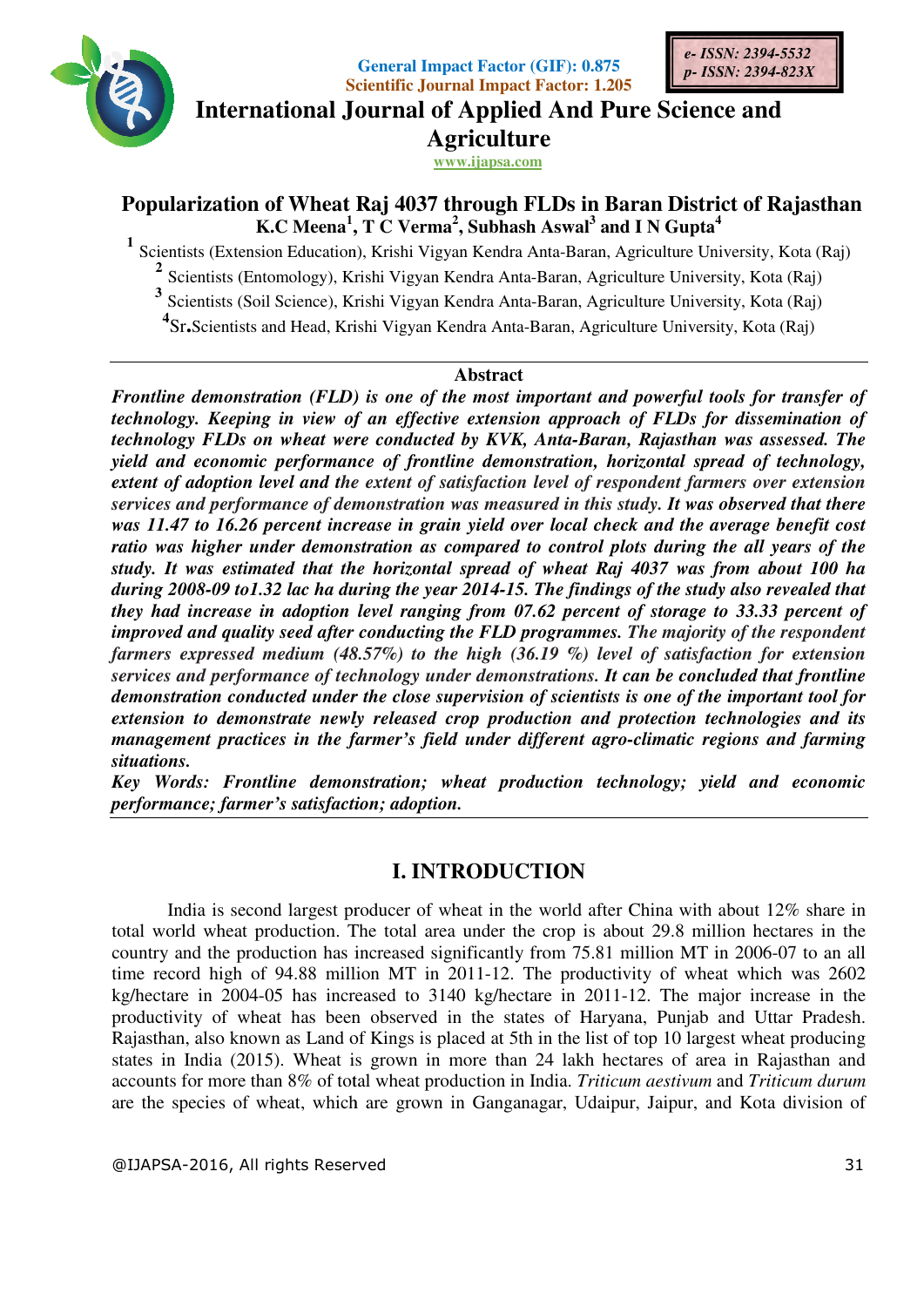Rajasthan. Rajasthan produces more than 72 lakh metric tonnes of wheat and owns the wheat productivity of more than 2,900 kg/hectare.

Frontline demonstration is one of the most important and powerful tools of extension because, in general farmers are driven by the perception that '*learning by doing'* and *'Seeing is believing'*. The field demonstrations conducted under the close supervision of scientists of the National Agriculture Research System is called front line demonstrations because the technologies are demonstrated for the first time by the scientists themselves before being fed in to the main extension system of the State Department of Agriculture. The main objective of front line demonstrations is to demonstrate newly released crop production and protection technologies and its management practices in the farmers' field under different agro-climatic regions and farming situations. While demonstrating the technologies in the farmers' field, the scientist are required to study the factors contributing higher crop production , field constraints of production and thereby generate production data and feedback information. Realizing the importance of FLDs in transfer of latest technologies, Krishi Vigyan Kendra, Anta-Baran have regularly been conducting FLDs on wheat at farmers field in different villages of Baran district of Rajasthan with the objective of convincing farmers and extension functionaries together about the production potentialities of production technologies for further wide scale diffusion. Keeping in view of an effective extension approach of FLDs for dissemination of wheat technology, it was thought that impact of FLDs conducting by KVK, Anta-Baran was to be assessed.

### **II. METHODOLOGY**

 The frontline demonstrations on wheat were conducted by several institutes or organizations in Rajasthan but due to paucity of time and proximity, study was confined to FLDs conducted by KVK in Baran district of Rajasthan. The data on output were collected from FLDs plots and finally the grain yield, cost of cultivation, net returns with the benefit cost ratio was work out. For the purpose of investigation, three villages from each block (seven) of Baran district where FLDs on wheat were conducted during preceding five years (Rabi 2010- 11 to 2014-15) were selected. A comprehensive list of FLD farmers was prepared. Out of this, five beneficiaries from each selected village were randomly selected. Thus, a total sample of 105 respondents was taken for the study. The Adoption level of the farmers about improved production practices of wheat before conducting and after conducting FLD was measured. Further, the satisfaction level of respondent farmers about extension services provided was also measured based on various dimensions like training of participating farmers, timeliness of services, supply of inputs, solving field problems and advisory services, fairness of scientists, performance of variety demonstrated and overall impact of FLDs. The data were collected through personal contacts with the help of well structured interview schedule. The gathered data were processed, tabulated, classified and analyzed in terms of mean percent score and ranks etc. in the light of objectives of the study. The Client Satisfaction Index was calculated as developed by Kumaran and Vijayaragavan (2005).

> Client Satisfaction Index= The individual obtained score Maximum score possible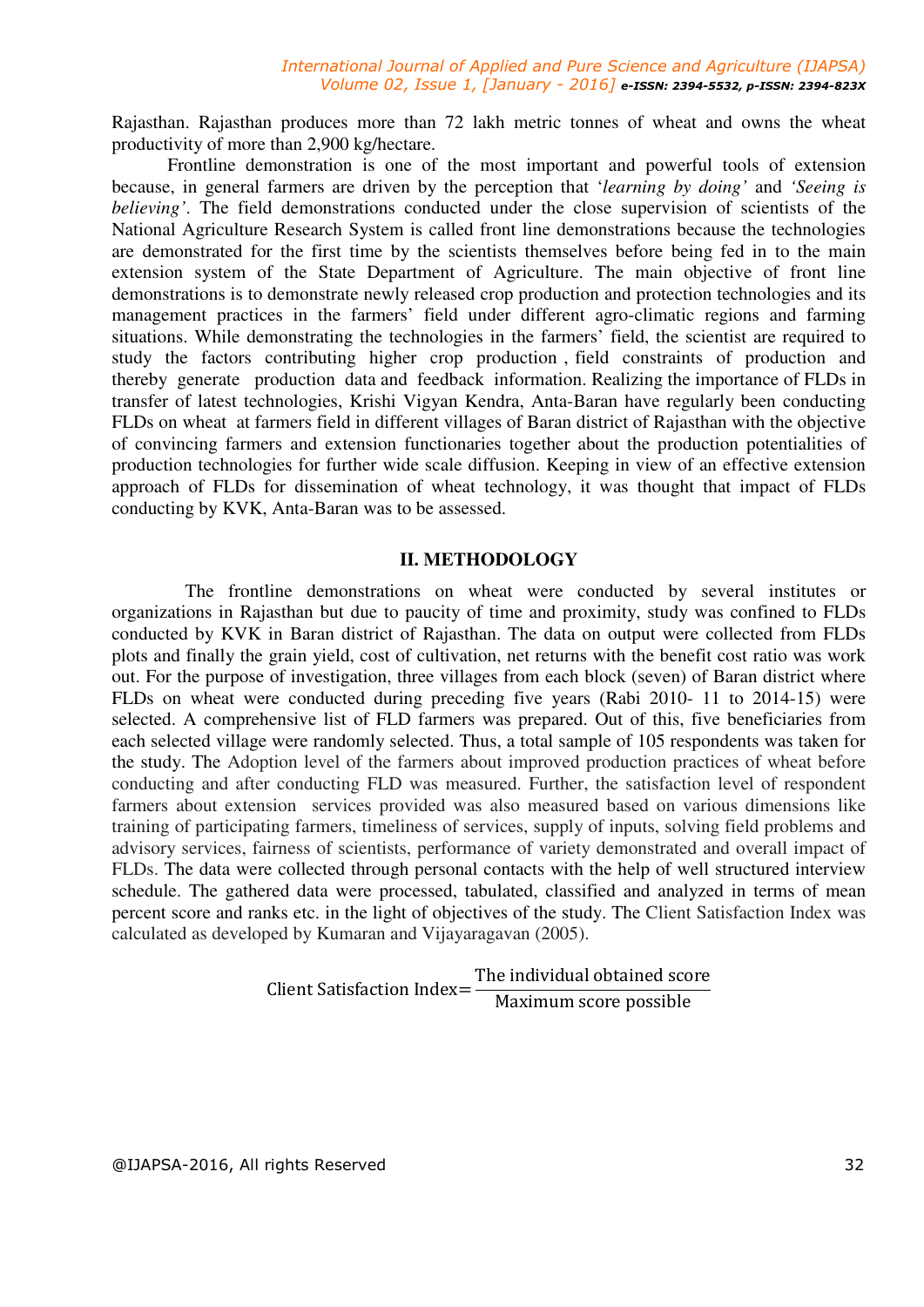# **III. RESULT AND DISCUSSION**

*Yield performance of wheat (Raj 4037):* During 2008-09 to 2014-15, result of wheat variety Raj 4037 demonstrations conducted at farmer's field revealed that there was 11.47 to 16.26 percent increase in grain yield over local check. The table 3 shows that average yield in demonstrations varied from 4717kg to 5220 kg/ha during all seven years and highest yield in demonstration was recorded during 2012-13 followed by 2011-12 (5162 kg/ha), 2013-14 (5080 kg/ha), 2009-10 (4916kg/ha), 2008-09 (4880kg/ha), 2010-11 (4738 kg/ha) and 2014-15(4717kg/ha) respectively. In local checks (Table1), also same trend was found i.e., maximum average grain yield (4680kg/ha) was recorded during 2012-13 and lowest grain yield (4143kg/ha) was observed during 2014-15. The overall average yield in demonstration plots (4959kg/ha) was higher as compared to local plots (4363kg/ha) and increase in grain yield was 13.66 percent over local checks during the study period (2008-09 to 2014-15). It might be due the soil type  $\&$  its moisture availability, rainfall  $\&$  weather condition as well as the change in the locations of demonstration plots every year. In general, in all the years grain yield of FLDs plots was higher as compared to local check which was due to good variety, seed treatment, recommended fertilizer doses, plant protection measures were followed by the demonstrators and scientists in the demonstrations plots. The similar results were also observed by Thakral and Bhatnagar (2002), Dhaka *et.al.*(2010) and Sharma and choudhary (2014). Hence, it can be concluded from the table 1 that increased yield was due to adoption of improved variety and conducting demonstration of proven technologies yield potentials of crop can be increased to greater extent.

| <b>Season</b>   | No.of | Area (ha) | Average Yield (Kg/ha)      |      | <b>Increase in Yield</b> |  |
|-----------------|-------|-----------|----------------------------|------|--------------------------|--|
| and Year        | Demo  |           | <b>Local Check</b><br>Demo |      | $(\%)$ over local        |  |
| Rabi 2008-09    | 50    | 25        | 4880                       | 4220 | 15.64                    |  |
| Rabi 2009-10    | 90    | 27        | 4916                       | 4310 | 14.06                    |  |
| Rabi 2010-11    | 60    | 24        | 4738                       | 4143 | 14.36                    |  |
| Rabi 2011-12    | 60    | 30        | 5162                       | 4440 | 16.26                    |  |
| Rabi 2012-13    | 70    | 35        | 5220                       | 4680 | 11.54                    |  |
| Rabi 2013-14    | 120   | 36        | 5080                       | 4530 | 12.14                    |  |
| Rabi 2014-15    | 180   | 72        | 4717                       | 4218 | 11.47                    |  |
| Overall average |       |           | 4959                       | 4363 | 13.66                    |  |

**Table 1: Yield performance of frontline demonstrations on wheat variety Raj 4037.**

| <b>Season</b><br>and Year | Cost of<br>cultivation<br>$(\hat{a})$ |                       | <b>Gross Return</b><br>$(\hat{A})$ |                       | Net return $(\hat{h}a)$ |                       | <b>Additional</b><br>net returns<br>over local | <b>Benefit Cost</b><br>Ratio |                       |
|---------------------------|---------------------------------------|-----------------------|------------------------------------|-----------------------|-------------------------|-----------------------|------------------------------------------------|------------------------------|-----------------------|
|                           | Demo                                  | Local<br><b>Check</b> | Demo.                              | Local<br><b>Check</b> | Demo.                   | Local<br><b>Check</b> | $(\hat{A})$                                    | Demo                         | Local<br><b>Check</b> |
| Rabi 2008-09              | 17000                                 | 18000                 | 45100                              | 37600                 | 28100                   | 19600                 | 8500                                           | 2.65                         | 2.09                  |
| Rabi 2009-10              | 17400                                 | 18300                 | 49000                              | 43000                 | 31600                   | 24700                 | 6900                                           | 2.82                         | 2.35                  |
| Rabi 2010-11              | 18000                                 | 19500                 | 52000                              | 46000                 | 34000                   | 26500                 | 7500                                           | 2.89                         | 2.36                  |
| Rabi 2011-12              | 18500                                 | 20000                 | 62000                              | 53000                 | 43500                   | 33000                 | 10500                                          | 3.35                         | 2.65                  |
| Rabi 2012-13              | 25000                                 | 27000                 | 68000                              | 61000                 | 43000                   | 34000                 | 9000                                           | 2.72                         | 2.26                  |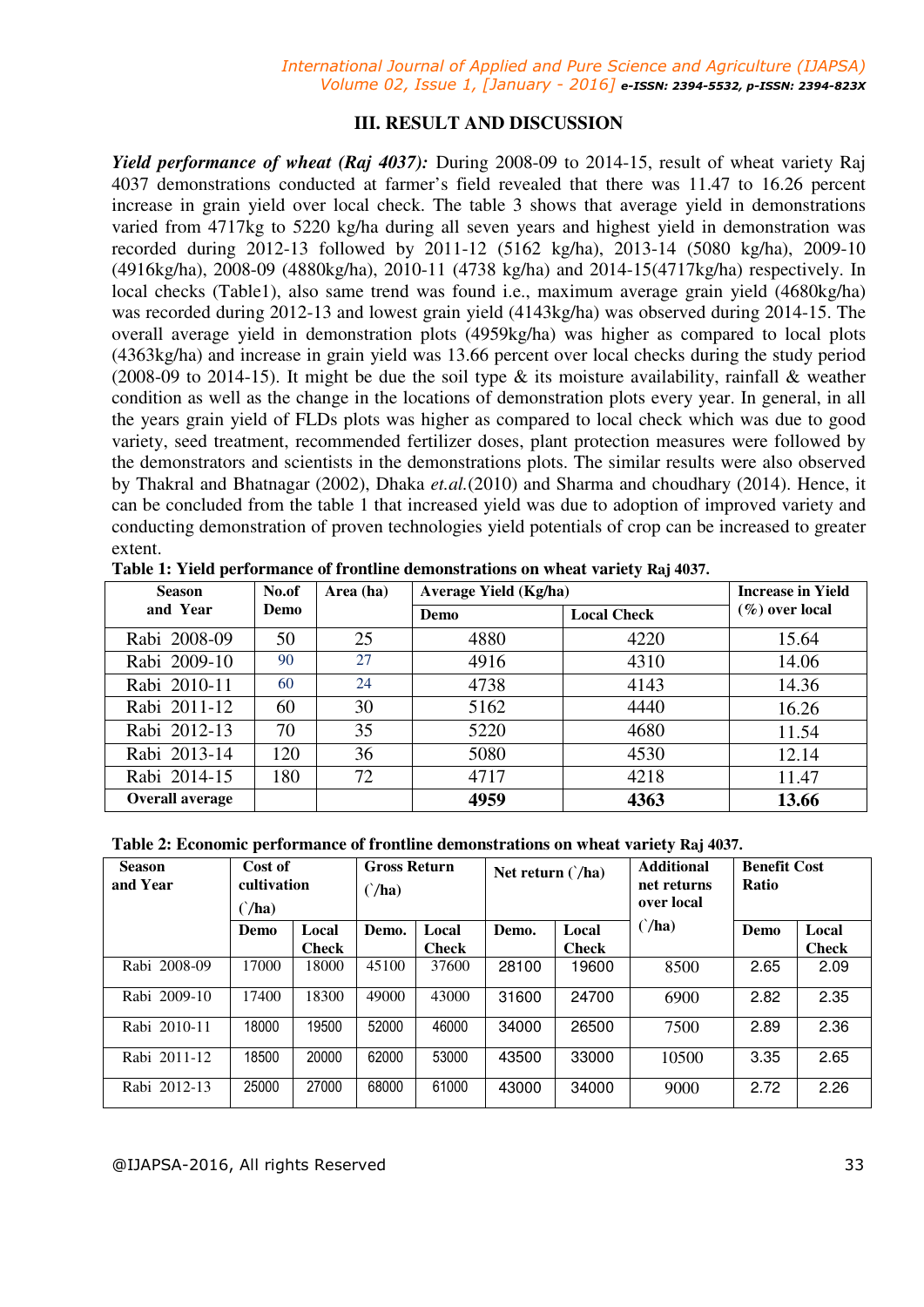| Rabi 2013-14           | 31000 | 33500 | 71000 | 63000 | 40000 | 29500 | 10500 | 2.29 | .88  |
|------------------------|-------|-------|-------|-------|-------|-------|-------|------|------|
| Rabi 2014-15           | 32000 | 34500 | 75000 | 66000 | 43000 | 31500 | 11500 | 2.34 | 1.91 |
| <b>Overall average</b> | 22700 | 24400 | 60300 | 52800 | 37600 | 28400 | 9200  | 2.66 | 2.16 |

*Economic performance of wheat (Raj 4037):* The year wise economics of wheat production under demonstration were estimated and the result has been presented in table2. The economic analysis of the data over all the years revealed that wheat (Raj 4037) recorded higher gross returns (` 60300), net returns (` 37600) and B: C ratio (2.66) as compared to local check. Further, the table 2 also shows that the cost of cultivation was more in local checks as compared to demonstrations plots. It was due the fact that farmers were practices to use more seed rate and over doses of fertilizers. The cost of cultivation increased successively of the years of study in demonstration and local plots due to hike in prices of inputs. The figures in table 2 clearly explain the significance of wheat (Raj 4037) demonstration at farmer's field during seven years of study in which greater net returns were obtained under demonstration plots than local checks. The highest net return was received in the year of 2011-12 (` 43500) and lowest during 2010-11 (` 28100). The Benefit cost ratio was higher under wheat demonstration as compared to control plots during the all years of study (Table 2). The higher net returns and B: C ratio in wheat demonstration might be due to the higher grain yield and better pricing of the produce in the market. The overall average additional net returns was ` 9200 over local plots. These results in line with the findings of Gurumukhi and Mishra (2003), Hiremath and Nagaraju (2009)*,* Dhaka *et.al.*(2010) and Sharma and Choudhary (2014).

*Increase in area under improved varieties (Raj 4037):* The estimated data regarding increase in area under improved variety Raj 4037 in the Baran of Rajasthan is presented in table 3. It was observed that the area under improved variety raj 4037 was estimated only 100ha during the year 2008-09 which was horizontally increased and estimated 2000ha (2009-10), 15000ha (2010-11), 60000ha (2011-12), 95000ha (2012-13), 115000ha (2013-14) and 132000ha (2014-15) respectively in the Baran district of Rajasthan. It was clearly shows that the horizontal spread of wheat Raj 4037 was from about 100 ha during 2008-09 to1.50 lac ha during the year 2014-15 and after introduction of Raj 4037, it was covered more than 80 percent area of the total wheat area in the Baran district during the year 2014-15. It might be due to the fact that the variety Raj 4037 was superior in term of productivity, no lodging problem, no scattering at the time of harvesting and good quality of chapatti as compared to Lok 1 and Raj 3765.

| <b>Season and Year</b> | Total area under wheat | <b>Estimated Area under Improved variety</b> |
|------------------------|------------------------|----------------------------------------------|
|                        | $(ha)*$                | Raj $4037$ (ha)*                             |
| Rabi 2008-9            | 95800                  | 100                                          |
| Rabi 2009-10           | 105570                 | 2000                                         |
| Rabi 2010-11           | 147930                 | 15000                                        |
| Rabi 2011-12           | 142589                 | 60000                                        |
| Rabi 2012-13           | 167037                 | 95000                                        |
| Rabi 2013-14           | 162852                 | 115000                                       |
| Rabi 2014-15           | 180172                 | 132000                                       |

**Table 3. Increase in area under improved variety of wheat raj 4037 in Baran district of Raj.** 

**\***Source: Depatment of Agriculture, Baran (Raj.)

#### @IJAPSA-2016, All rights Reserved 34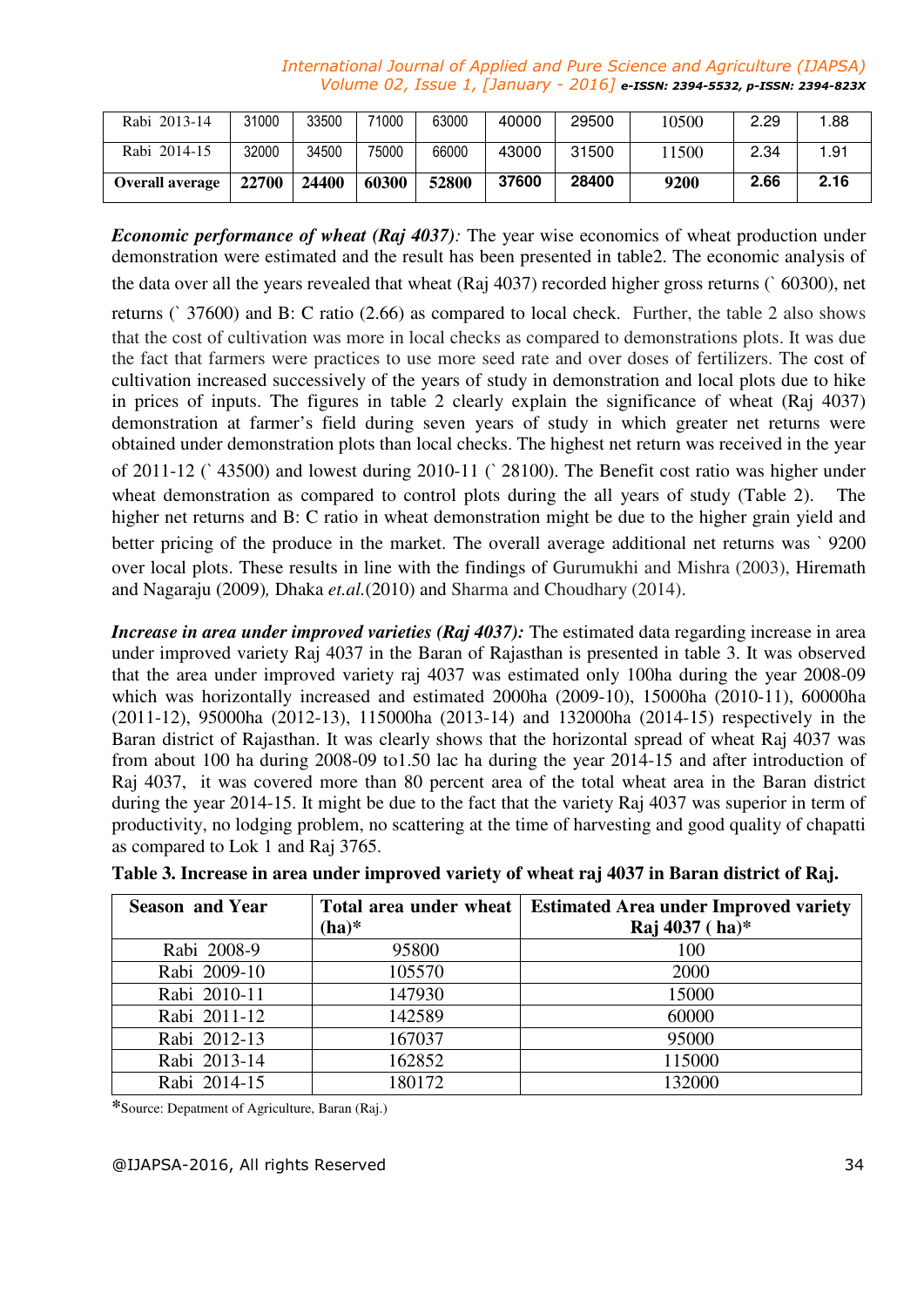*Extent of Adoption level of farmers:* The data regarding adoption of the improved wheat production technologies were also recorded under two heads like; adoption before conducting and after conducting frontline demonstration. The data in table 4 revealed that they were followed improved practices of wheat production like; sowing time & method (79.05 percent), irrigation scheduling (74.28 percent), land preparation (68.57 percent), improved  $\&$  quality seed (66.67 percent), harvesting (64.76 percent), Seed treatment (62.86 percent), weeding (60.95 percent), storage (45.71 percent), fertilizer application (30.48 percent), and seed rate & spacing (14.29 percent) before conducting programmes while other farmers were started adopting the improved practices like; improved & quality seed (33.33 percent), fertilizer application (25.71 percent), land preparation (23.81 percent), weeding (22.86 percent), seed rate & spacing (23.81 percent), seed treatment (20.00 percent), irrigation scheduling (14.27 percent), sowing time & method (11.43 percent), harvesting (8.57 percent) and storage (7.62 percent). The low level of adoption was found like; seed rate and spacing and fertilizer application due to the farmers were practices of high seed rate with closing spacing and over doses of fertilizers in wheat cultivation. The findings of the study also revealed that they had increase in adoption ranging from 07.62 percent of storage to 33.33 percent of improved  $\&$ quality seed after conducting the training and FLD programmes. This might be due the fact that increasing in knowledge, skills and confidence level of farmers through training programmes on different production technologies of wheat crop like; high yielding variety, seed rate & spacing, seed treatment, soil testing, soil treatment, weeding, plant protection measures, irrigation scheduling, fertilizer application and harvesting has helped farmers to improve the yield of wheat crop. The similar results were also reported by Meena and Gupta (2013)

| <b>Gram Production</b>  | <b>Before FLDs</b> |         | <b>After FLDs</b> |       | <b>Increase in adoption level</b> |       |
|-------------------------|--------------------|---------|-------------------|-------|-----------------------------------|-------|
| <b>Technologies</b>     | No.                | Percent | No.               | No.   | <b>Percent</b>                    | No.   |
| Land preparation        | 72                 | 68.57   | 97                | 92.38 | 25                                | 23.81 |
| Seed treatment          | 66                 | 62.86   | 87                | 82.86 | 21                                | 20.00 |
| Improved & quality seed | 70                 | 66.67   | 105               | 100   | 35                                | 33.33 |
| Seed rate & spacing     | 15                 | 14.29   | 40                | 38.10 | 25                                | 23.81 |
| Sowing time & method    | 83                 | 79.05   | 95                | 90.47 | 12                                | 11.43 |
| Irrigation scheduling   | 78                 | 74.28   | 93                | 88.57 | 15                                | 14.27 |
| Weeding                 | 64                 | 60.95   | 88                | 83.80 | 24                                | 22.86 |
| Fertilizer application  | 32                 | 30.48   | 59                | 56.19 | 27                                | 25.71 |
| Harvesting              | 68                 | 64.76   | 77                | 73.33 | 09                                | 08.57 |
| Storage                 | 48                 | 45.71   | 56                | 53.33 | 08                                | 07.62 |

**Table 4: Extent of adoption level of the respondents regarding wheat production technologies (n=105).**